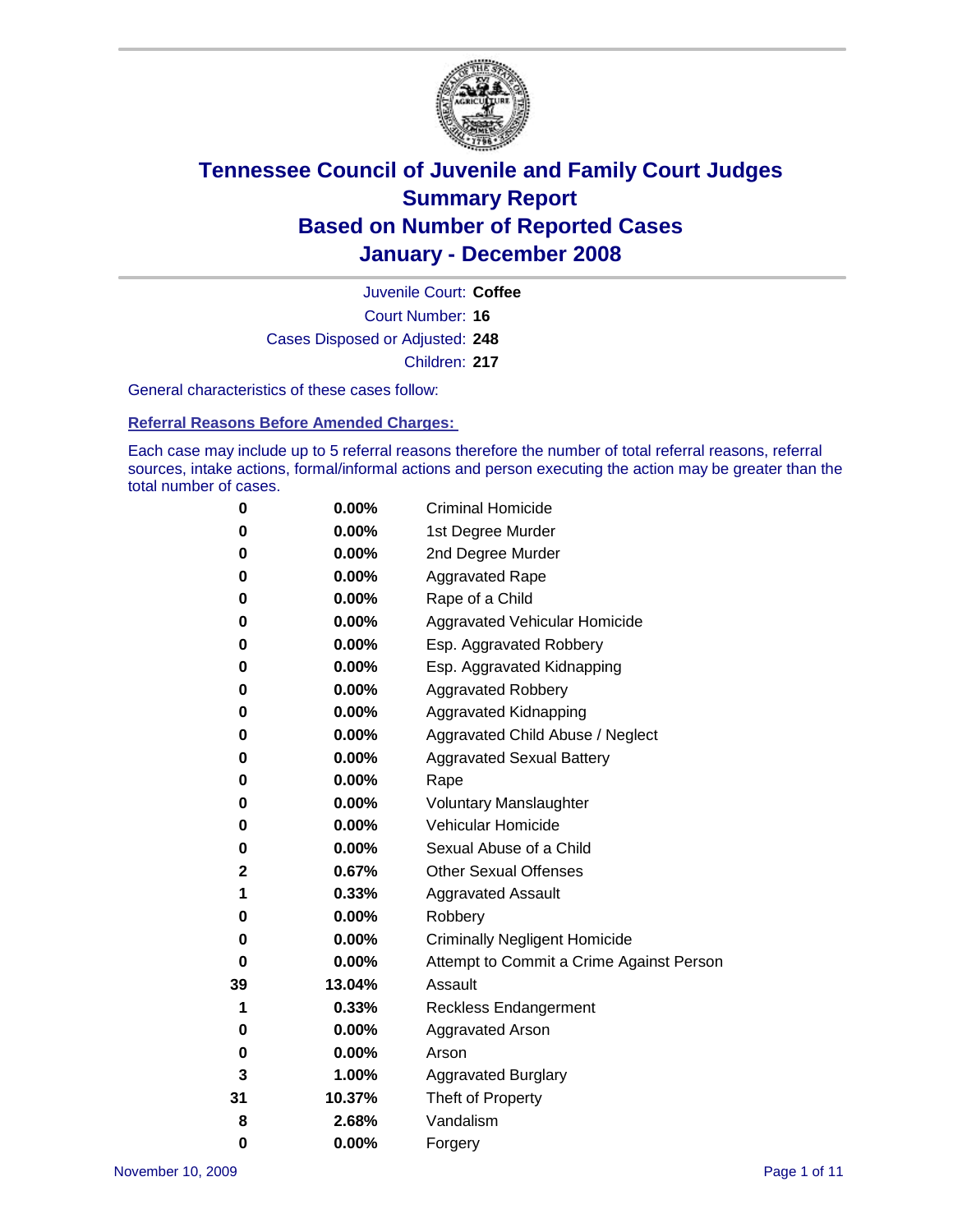

Court Number: **16** Juvenile Court: **Coffee** Cases Disposed or Adjusted: **248** Children: **217**

#### **Referral Reasons Before Amended Charges:**

Each case may include up to 5 referral reasons therefore the number of total referral reasons, referral sources, intake actions, formal/informal actions and person executing the action may be greater than the total number of cases.

| 0           | 0.00%    | <b>Worthless Checks</b>                                     |
|-------------|----------|-------------------------------------------------------------|
| 0           | 0.00%    | Illegal Possession / Fraudulent Use of Credit / Debit Cards |
| 7           | 2.34%    | <b>Burglary</b>                                             |
| 0           | $0.00\%$ | Unauthorized Use of a Vehicle                               |
| 0           | 0.00%    | <b>Cruelty to Animals</b>                                   |
| 0           | 0.00%    | Sale of Controlled Substances                               |
| 0           | 0.00%    | <b>Other Drug Offenses</b>                                  |
| 26          | 8.70%    | <b>Possession of Controlled Substances</b>                  |
| 0           | 0.00%    | <b>Criminal Attempt</b>                                     |
| 0           | 0.00%    | Carrying Weapons on School Property                         |
| 3           | 1.00%    | Unlawful Carrying / Possession of a Weapon                  |
| 3           | 1.00%    | <b>Evading Arrest</b>                                       |
| 0           | 0.00%    | Escape                                                      |
| 3           | 1.00%    | Driving Under Influence (DUI)                               |
| 19          | 6.35%    | Possession / Consumption of Alcohol                         |
| $\mathbf 2$ | 0.67%    | Resisting Stop, Frisk, Halt, Arrest or Search               |
| 0           | $0.00\%$ | <b>Aggravated Criminal Trespass</b>                         |
| 0           | 0.00%    | Harassment                                                  |
| 0           | 0.00%    | Failure to Appear                                           |
| 0           | 0.00%    | Filing a False Police Report                                |
| 0           | 0.00%    | Criminal Impersonation                                      |
| 6           | 2.01%    | <b>Disorderly Conduct</b>                                   |
| 5           | 1.67%    | <b>Criminal Trespass</b>                                    |
| 1           | 0.33%    | <b>Public Intoxication</b>                                  |
| 0           | 0.00%    | Gambling                                                    |
| 28          | 9.36%    | <b>Traffic</b>                                              |
| 0           | $0.00\%$ | <b>Local Ordinances</b>                                     |
| 0           | 0.00%    | Violation of Wildlife Regulations                           |
| 0           | 0.00%    | Contempt of Court                                           |
| 35          | 11.71%   | Violation of Probation                                      |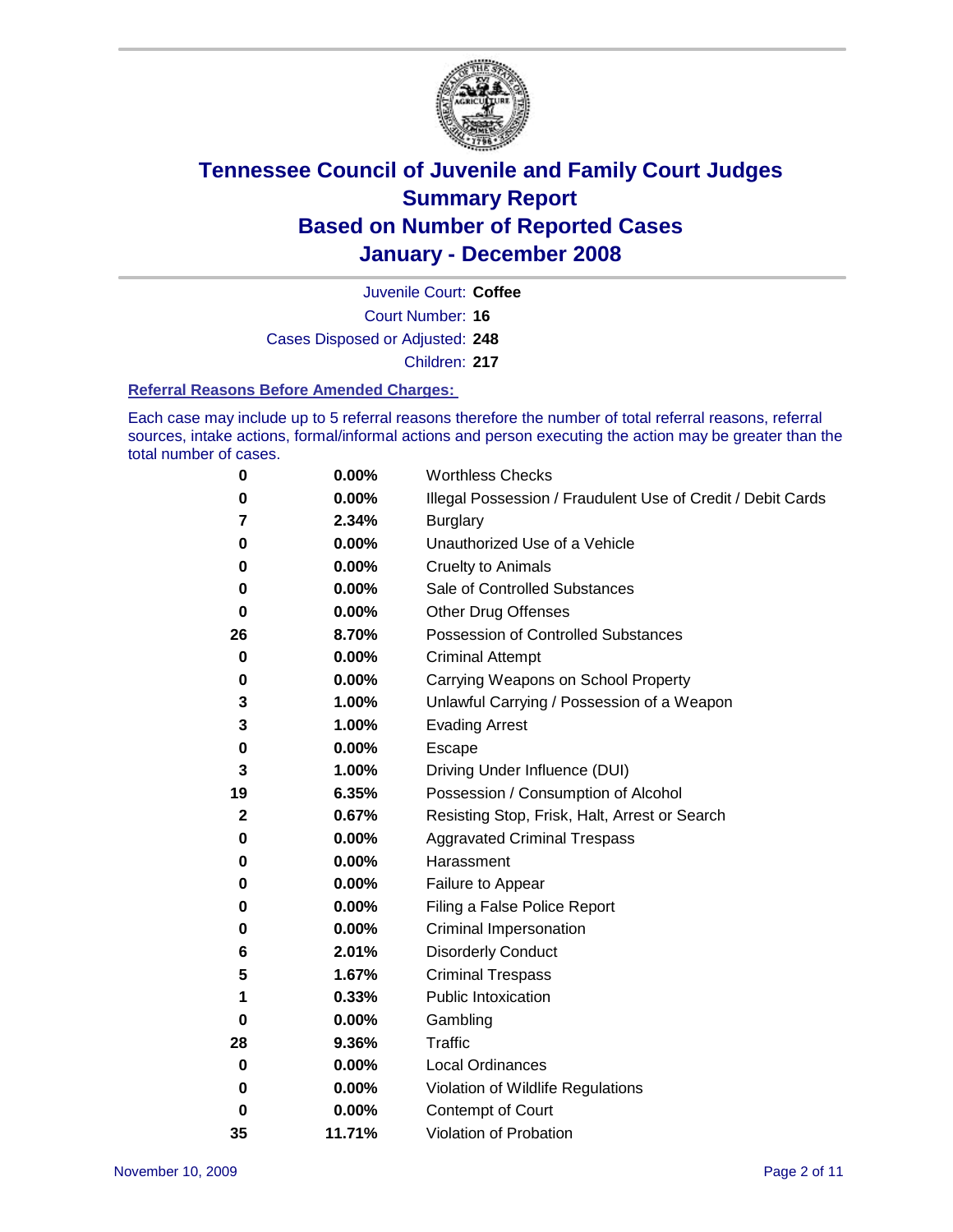

Court Number: **16** Juvenile Court: **Coffee** Cases Disposed or Adjusted: **248** Children: **217**

#### **Referral Reasons Before Amended Charges:**

Each case may include up to 5 referral reasons therefore the number of total referral reasons, referral sources, intake actions, formal/informal actions and person executing the action may be greater than the total number of cases.

| 0   | 0.00%    | Violation of Aftercare                 |
|-----|----------|----------------------------------------|
| 39  | 13.04%   | Unruly Behavior                        |
| 15  | 5.02%    | Truancy                                |
| 14  | 4.68%    | In-State Runaway                       |
| 1   | 0.33%    | Out-of-State Runaway                   |
| 0   | 0.00%    | Possession of Tobacco Products         |
| 0   | 0.00%    | Violation of a Valid Court Order       |
| 2   | 0.67%    | Violation of Curfew                    |
| 0   | $0.00\%$ | Sexually Abused Child                  |
| 0   | $0.00\%$ | <b>Physically Abused Child</b>         |
| 0   | $0.00\%$ | Dependency / Neglect                   |
| 0   | $0.00\%$ | <b>Termination of Parental Rights</b>  |
| 0   | $0.00\%$ | <b>Violation of Pretrial Diversion</b> |
| 4   | 1.34%    | Violation of Informal Adjustment       |
| 0   | 0.00%    | <b>Judicial Review</b>                 |
| 0   | 0.00%    | <b>Administrative Review</b>           |
| 0   | 0.00%    | <b>Foster Care Review</b>              |
| 0   | 0.00%    | Custody                                |
| 0   | 0.00%    | Visitation                             |
| 0   | 0.00%    | Paternity / Legitimation               |
| 0   | 0.00%    | <b>Child Support</b>                   |
| 0   | 0.00%    | <b>Request for Medical Treatment</b>   |
| 0   | 0.00%    | <b>Consent to Marry</b>                |
| 1   | 0.33%    | Other                                  |
| 299 | 100.00%  | <b>Total Referrals</b>                 |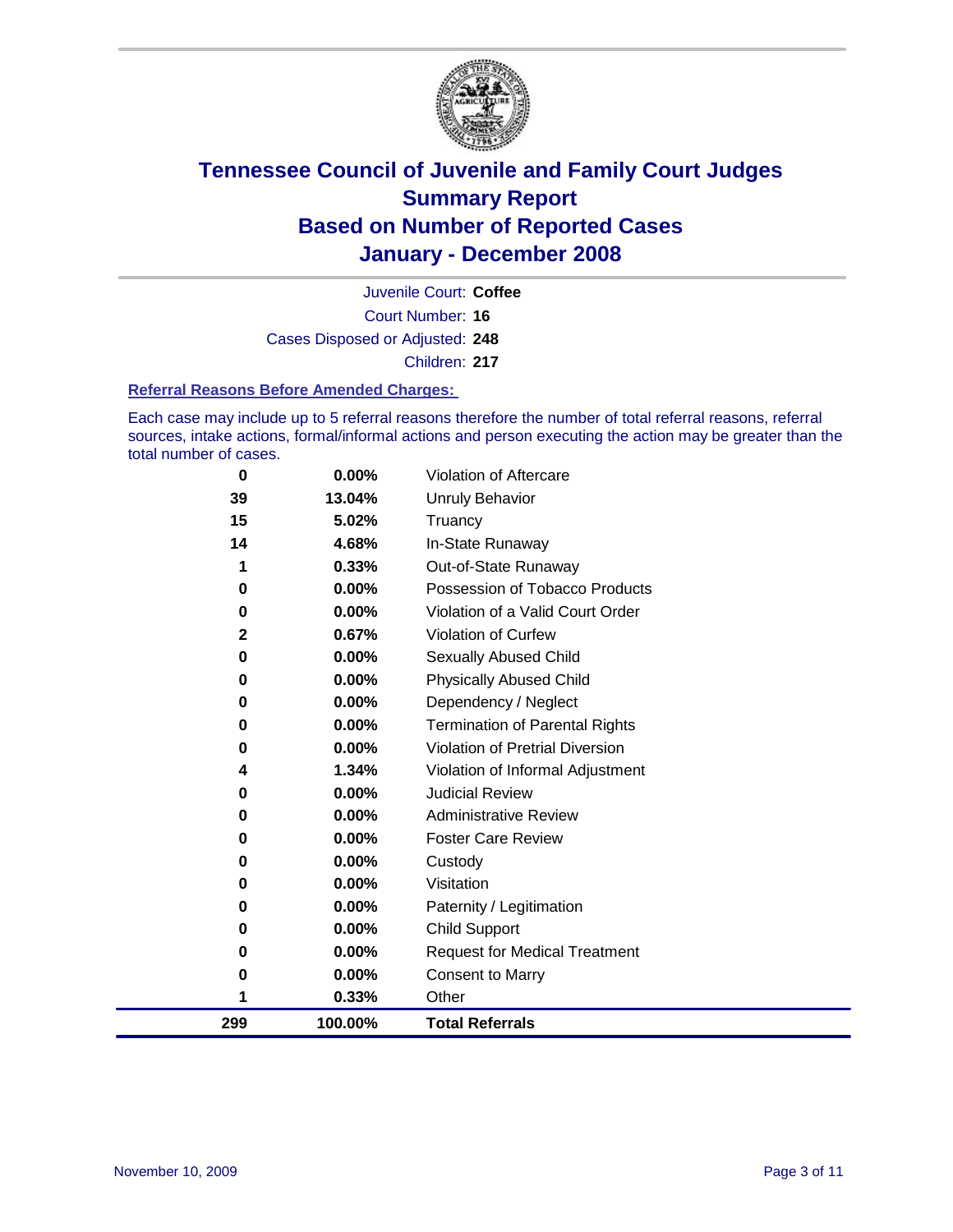

|                                 |          | Juvenile Court: Coffee            |  |  |  |
|---------------------------------|----------|-----------------------------------|--|--|--|
| Court Number: 16                |          |                                   |  |  |  |
| Cases Disposed or Adjusted: 248 |          |                                   |  |  |  |
|                                 |          | Children: 217                     |  |  |  |
| <b>Referral Sources: 1</b>      |          |                                   |  |  |  |
| 213                             | 71.24%   | Law Enforcement                   |  |  |  |
| 31                              | 10.37%   | Parents                           |  |  |  |
| 0                               | $0.00\%$ | Relatives                         |  |  |  |
| 0                               | $0.00\%$ | Self                              |  |  |  |
| 16                              | 5.35%    | School                            |  |  |  |
| 0                               | $0.00\%$ | <b>CSA</b>                        |  |  |  |
| 7                               | 2.34%    | <b>DCS</b>                        |  |  |  |
| 0                               | $0.00\%$ | <b>Other State Department</b>     |  |  |  |
| 0                               | $0.00\%$ | <b>District Attorney's Office</b> |  |  |  |
| 32                              | 10.70%   | <b>Court Staff</b>                |  |  |  |
| 0                               | $0.00\%$ | Social Agency                     |  |  |  |
| 0                               | $0.00\%$ | <b>Other Court</b>                |  |  |  |
| 0                               | 0.00%    | Victim                            |  |  |  |
| 0                               | $0.00\%$ | Child & Parent                    |  |  |  |

 **0.00%** Hospital **0.00%** Unknown **0.00%** Other **100.00% Total Referral Sources**

### **Age of Child at Referral: 2**

| 87<br>69<br>0<br>0 | 40.09%<br>31.80%<br>$0.00\%$<br>0.00% | Ages 15 through 16<br>Ages 17 through 18<br>Ages 19 and Over<br><b>Unknown</b> |
|--------------------|---------------------------------------|--------------------------------------------------------------------------------|
|                    |                                       |                                                                                |
|                    |                                       |                                                                                |
|                    |                                       |                                                                                |
|                    |                                       |                                                                                |
| 53                 | 24.42%                                | Ages 13 through 14                                                             |
| 7                  | 3.23%                                 | Ages 11 through 12                                                             |
|                    |                                       | Ages 10 and Under                                                              |
|                    |                                       | 0.46%<br>1                                                                     |

<sup>1</sup> If different than number of Referral Reasons (299), verify accuracy of your court's data.

<sup>2</sup> One child could be counted in multiple categories, verify accuracy of your court's data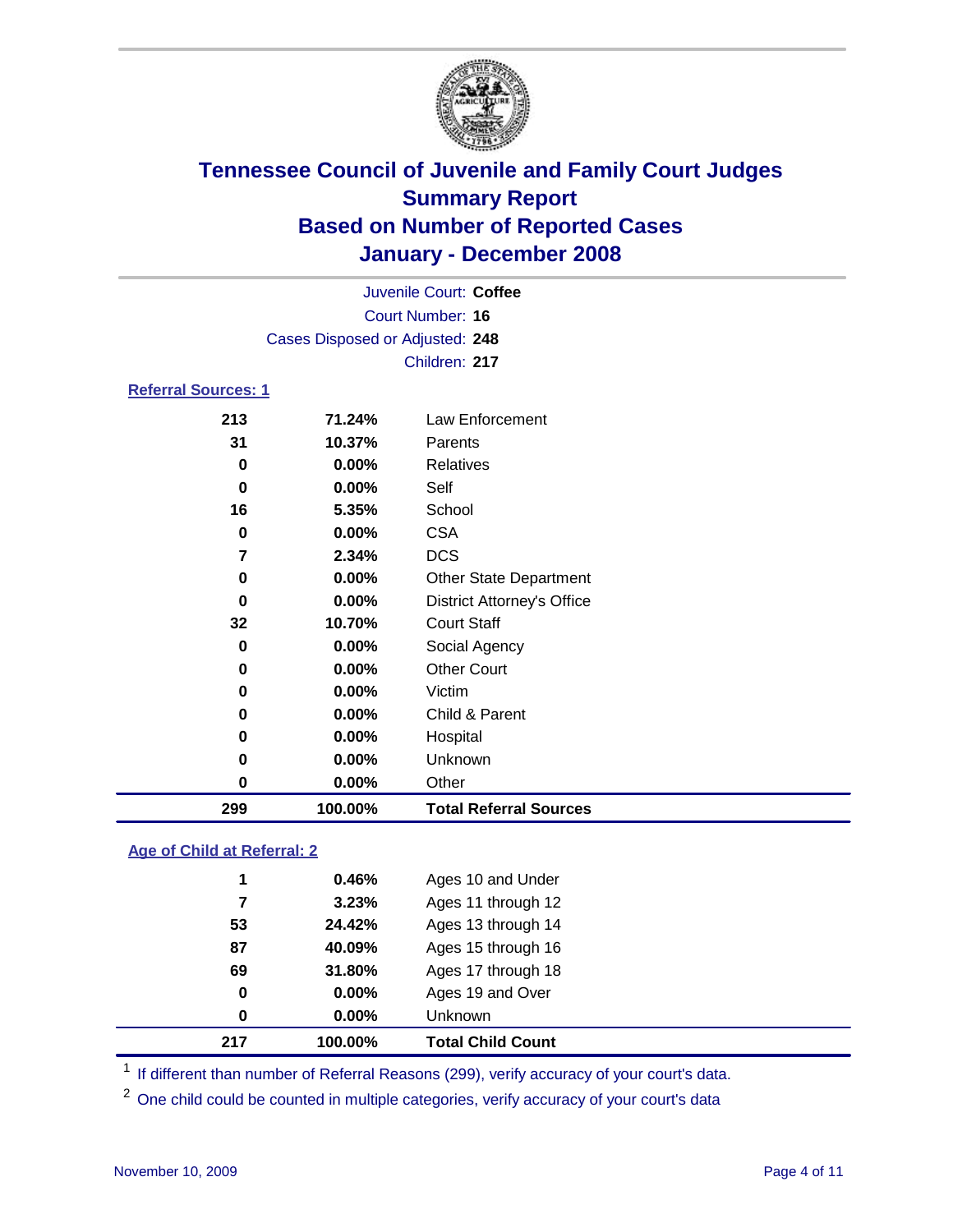

| Juvenile Court: Coffee                  |                                 |                          |  |  |  |
|-----------------------------------------|---------------------------------|--------------------------|--|--|--|
|                                         | Court Number: 16                |                          |  |  |  |
|                                         | Cases Disposed or Adjusted: 248 |                          |  |  |  |
| Children: 217                           |                                 |                          |  |  |  |
| Sex of Child: 1                         |                                 |                          |  |  |  |
| 143                                     | 65.90%                          | Male                     |  |  |  |
| 74                                      | 34.10%                          | Female                   |  |  |  |
| $\bf{0}$                                | 0.00%                           | Unknown                  |  |  |  |
| 217                                     | 100.00%                         | <b>Total Child Count</b> |  |  |  |
| <b>Race of Child: 1</b>                 |                                 |                          |  |  |  |
| 205                                     | 94.47%                          | White                    |  |  |  |
| 12                                      | 5.53%                           | African American         |  |  |  |
| 0                                       | 0.00%                           | Native American          |  |  |  |
| 0                                       | 0.00%                           | Asian                    |  |  |  |
| $\bf{0}$                                | 0.00%                           | Mixed                    |  |  |  |
| $\bf{0}$                                | 0.00%                           | Unknown                  |  |  |  |
| 217                                     | 100.00%                         | <b>Total Child Count</b> |  |  |  |
| <b>Hispanic Origin: 1</b>               |                                 |                          |  |  |  |
| 3                                       | 1.38%                           | Yes                      |  |  |  |
| 200                                     | 92.17%                          | <b>No</b>                |  |  |  |
| 14                                      | 6.45%                           | Unknown                  |  |  |  |
| 217                                     | 100.00%                         | <b>Total Child Count</b> |  |  |  |
| <b>School Enrollment of Children: 1</b> |                                 |                          |  |  |  |
| 131                                     | 60.37%                          | Yes                      |  |  |  |
| 3                                       | 1.38%                           | No                       |  |  |  |
| 83                                      | 38.25%                          | Unknown                  |  |  |  |
| 217                                     | 100.00%                         | <b>Total Child Count</b> |  |  |  |

One child could be counted in multiple categories, verify accuracy of your court's data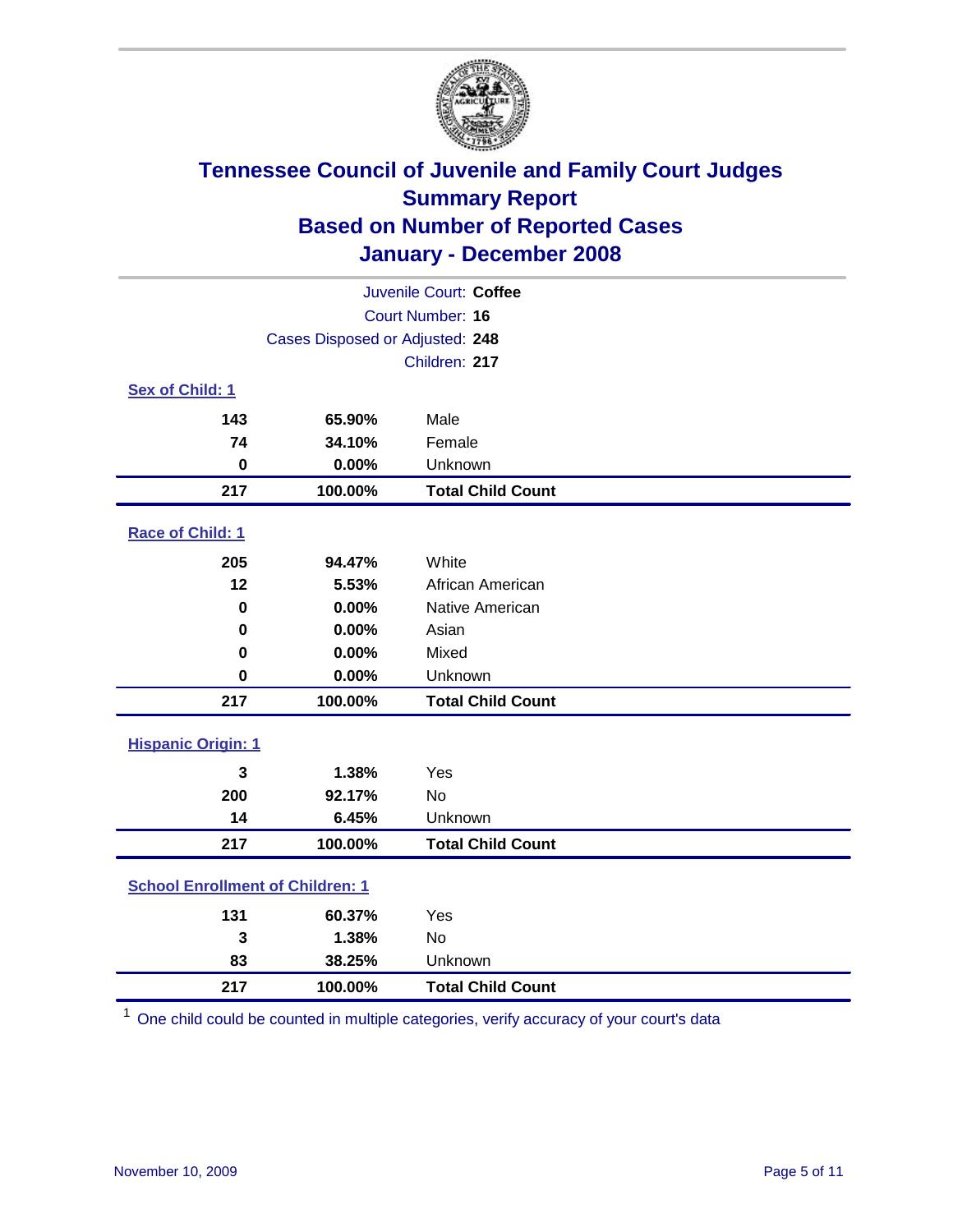

Court Number: **16** Juvenile Court: **Coffee** Cases Disposed or Adjusted: **248** Children: **217**

### **Living Arrangement of Child at Time of Referral: 1**

| 217 | 100.00%  | <b>Total Child Count</b>     |
|-----|----------|------------------------------|
| 0   | 0.00%    | Other                        |
| 81  | 37.33%   | Unknown                      |
| 0   | $0.00\%$ | Independent                  |
| 0   | $0.00\%$ | In an Institution            |
| 0   | $0.00\%$ | In a Residential Center      |
| 0   | $0.00\%$ | In a Group Home              |
| 0   | $0.00\%$ | With Foster Family           |
| 5   | 2.30%    | With Adoptive Parents        |
| 7   | $3.23\%$ | <b>With Relatives</b>        |
| 0   | $0.00\%$ | With Father                  |
| 56  | 25.81%   | <b>With Mother</b>           |
| 20  | 9.22%    | With Mother and Stepfather   |
| 0   | $0.00\%$ | With Father and Stepmother   |
| 48  | 22.12%   | With Both Biological Parents |
|     |          |                              |

#### **Type of Detention: 2**

| 248          | 100.00%  | <b>Total Detention Count</b> |  |
|--------------|----------|------------------------------|--|
| 0            | $0.00\%$ | Other                        |  |
| 232          | 93.55%   | Does Not Apply               |  |
| 0            | $0.00\%$ | <b>Unknown</b>               |  |
| 0            | $0.00\%$ | <b>Psychiatric Hospital</b>  |  |
| $\mathbf{2}$ | 0.81%    | Jail - No Separation         |  |
| 0            | $0.00\%$ | Jail - Partial Separation    |  |
| 0            | 0.00%    | Jail - Complete Separation   |  |
| 14           | 5.65%    | Juvenile Detention Facility  |  |
| 0            | $0.00\%$ | Non-Secure Placement         |  |
|              |          |                              |  |

<sup>1</sup> One child could be counted in multiple categories, verify accuracy of your court's data

<sup>2</sup> If different than number of Cases (248) verify accuracy of your court's data.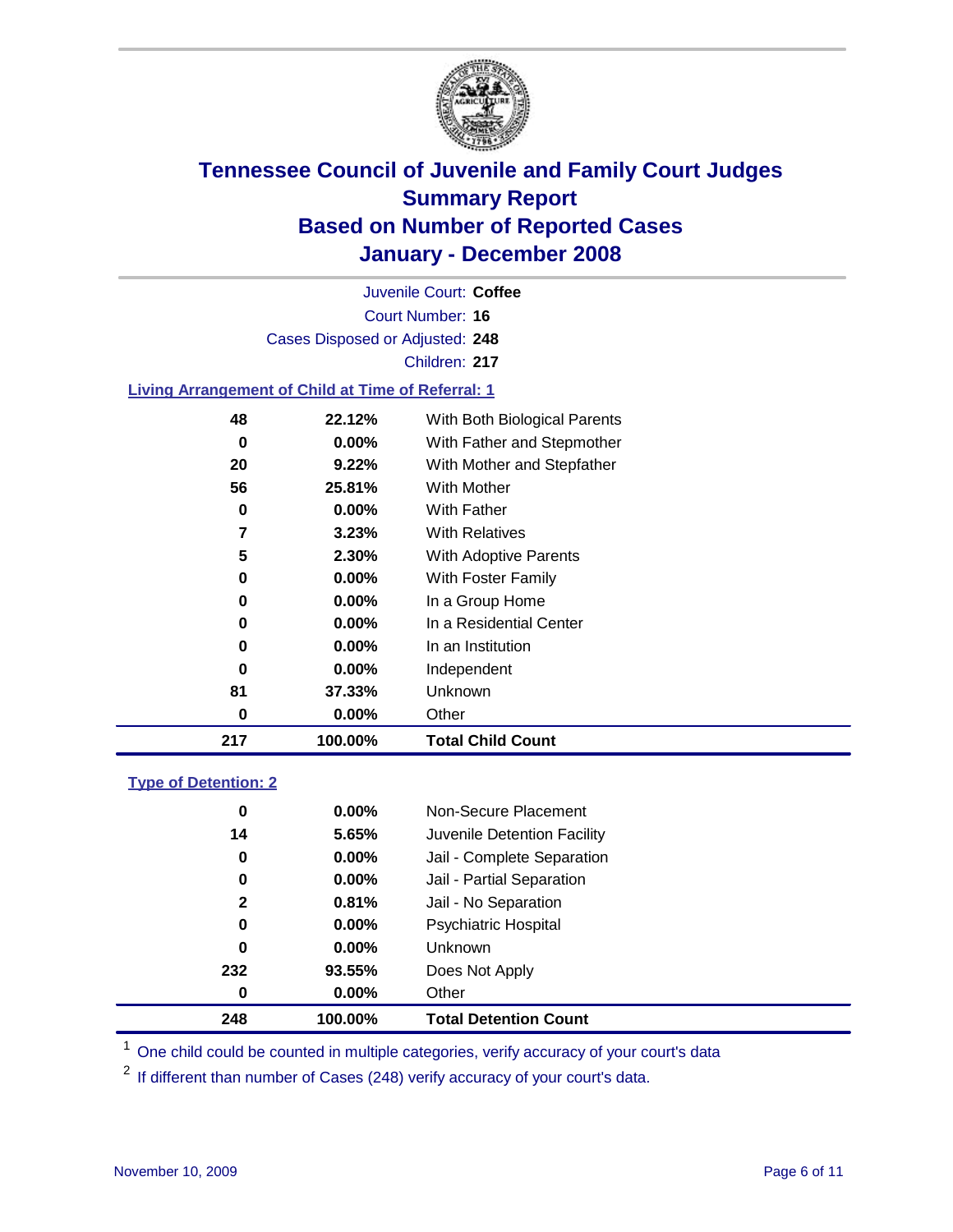

|                          | Juvenile Court: Coffee                             |                                      |  |  |  |
|--------------------------|----------------------------------------------------|--------------------------------------|--|--|--|
|                          | Court Number: 16                                   |                                      |  |  |  |
|                          | Cases Disposed or Adjusted: 248                    |                                      |  |  |  |
|                          | Children: 217                                      |                                      |  |  |  |
|                          | <b>Placement After Secure Detention Hearing: 1</b> |                                      |  |  |  |
| 0                        | 0.00%                                              | Returned to Prior Living Arrangement |  |  |  |
| 3                        | 1.21%                                              | Juvenile Detention Facility          |  |  |  |
| 0                        | 0.00%                                              | Jail                                 |  |  |  |
| 0                        | 0.00%                                              | Shelter / Group Home                 |  |  |  |
| 0                        | 0.00%                                              | <b>Foster Family Home</b>            |  |  |  |
| 0                        | 0.00%                                              | Psychiatric Hospital                 |  |  |  |
| 0                        | 0.00%                                              | Unknown                              |  |  |  |
| 245                      | 98.79%                                             | Does Not Apply                       |  |  |  |
| 0                        | 0.00%                                              | Other                                |  |  |  |
| 248                      | 100.00%                                            | <b>Total Placement Count</b>         |  |  |  |
| <b>Intake Actions: 2</b> |                                                    |                                      |  |  |  |
| 274                      | 91.64%                                             | <b>Petition Filed</b>                |  |  |  |
| $\bf{0}$                 | 0.00%                                              | <b>Motion Filed</b>                  |  |  |  |
| 25                       | 8.36%                                              | <b>Citation Processed</b>            |  |  |  |
| 0                        | 0.00%                                              | Notification of Paternity Processed  |  |  |  |
| $\bf{0}$                 | 0.00%                                              | Scheduling of Judicial Review        |  |  |  |
| $\bf{0}$                 |                                                    |                                      |  |  |  |
|                          | 0.00%                                              | Scheduling of Administrative Review  |  |  |  |
| 0                        | 0.00%                                              | Scheduling of Foster Care Review     |  |  |  |
| $\bf{0}$                 | 0.00%                                              | Unknown                              |  |  |  |
| 0                        | 0.00%                                              | Does Not Apply                       |  |  |  |
| $\bf{0}$                 | 0.00%                                              | Other                                |  |  |  |

<sup>1</sup> If different than number of Cases (248) verify accuracy of your court's data.

<sup>2</sup> If different than number of Referral Reasons (299), verify accuracy of your court's data.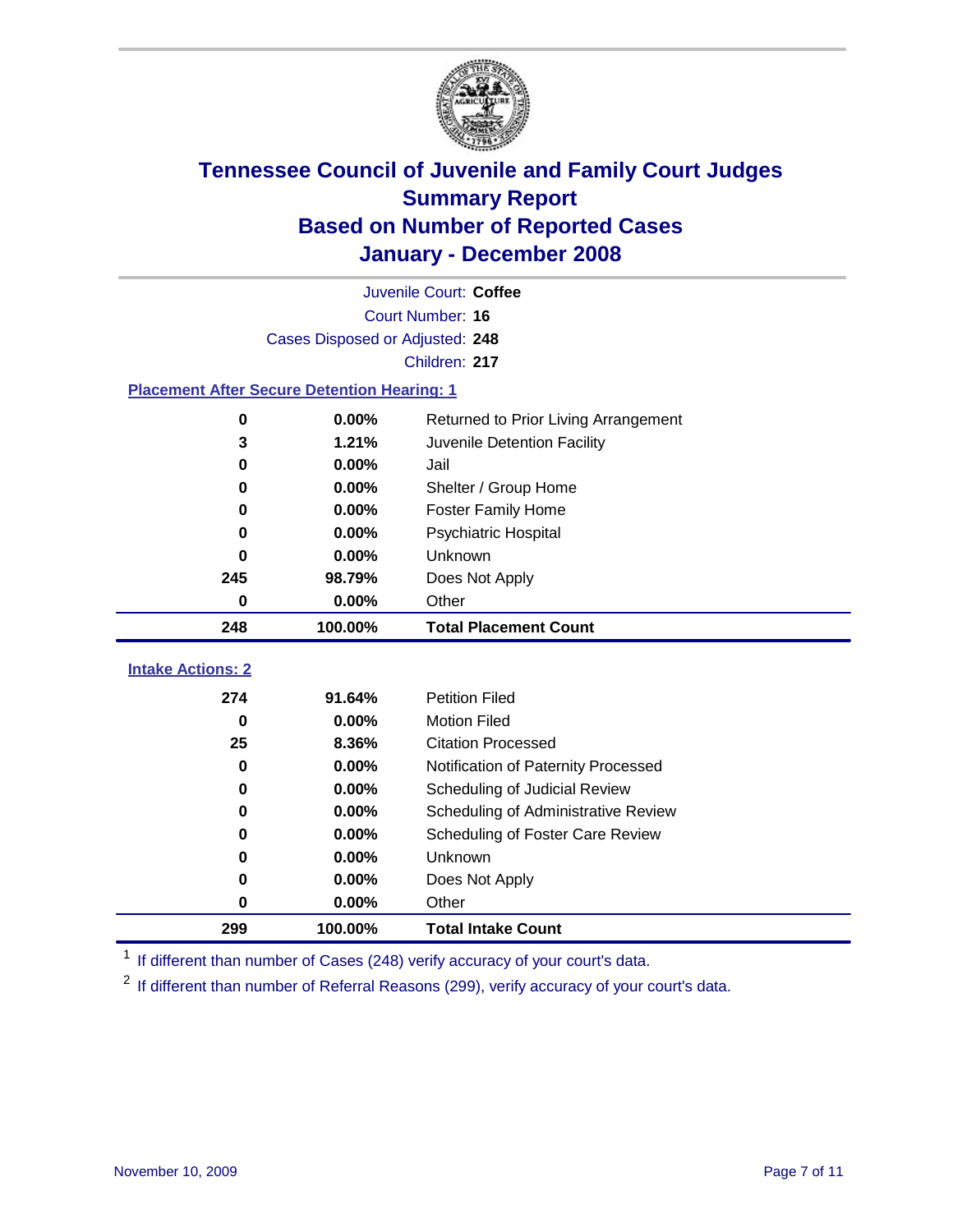

Court Number: **16** Juvenile Court: **Coffee** Cases Disposed or Adjusted: **248** Children: **217**

### **Last Grade Completed by Child: 1**

| 0        | 0.00%   | Too Young for School     |
|----------|---------|--------------------------|
| $\bf{0}$ | 0.00%   | Preschool                |
| $\bf{0}$ | 0.00%   | Kindergarten             |
| 0        | 0.00%   | 1st Grade                |
| 0        | 0.00%   | 2nd Grade                |
| $\bf{0}$ | 0.00%   | 3rd Grade                |
| 1        | 0.46%   | 4th Grade                |
| 4        | 1.84%   | 5th Grade                |
| 4        | 1.84%   | 6th Grade                |
| 11       | 5.07%   | 7th Grade                |
| 20       | 9.22%   | 8th Grade                |
| 29       | 13.36%  | 9th Grade                |
| 23       | 10.60%  | 10th Grade               |
| 16       | 7.37%   | 11th Grade               |
| 3        | 1.38%   | 12th Grade               |
| $\bf{0}$ | 0.00%   | Non-Graded Special Ed    |
| 0        | 0.00%   | <b>GED</b>               |
| $\bf{0}$ | 0.00%   | Graduated                |
| 0        | 0.00%   | Never Attended School    |
| 106      | 48.85%  | Unknown                  |
| 0        | 0.00%   | Other                    |
| 217      | 100.00% | <b>Total Child Count</b> |

### **Enrolled in Special Education: 1**

| 18  | 8.29%   | Yes                      |
|-----|---------|--------------------------|
| 106 | 48.85%  | No                       |
| 93  | 42.86%  | Unknown                  |
| 217 | 100.00% | <b>Total Child Count</b> |

One child could be counted in multiple categories, verify accuracy of your court's data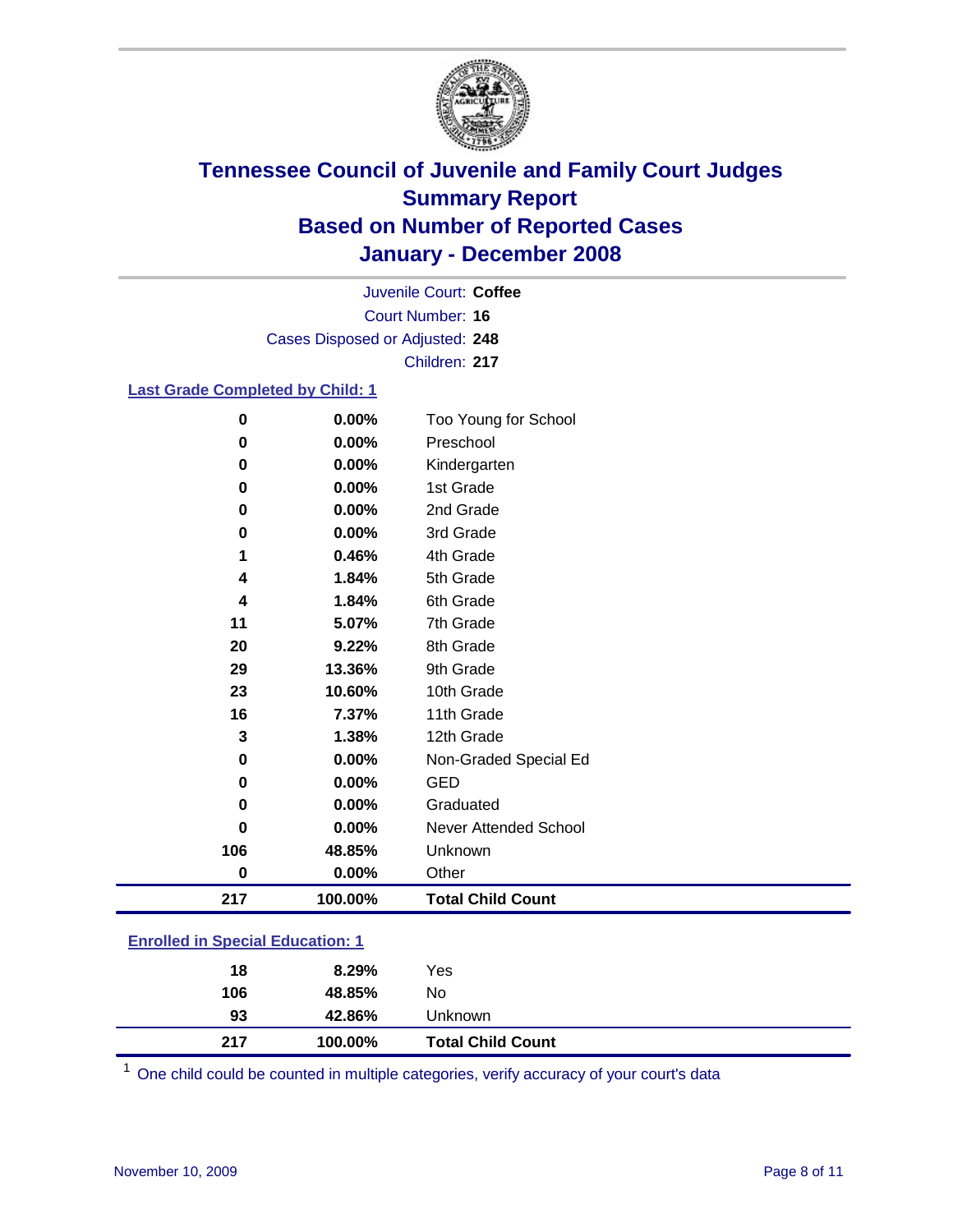

| Juvenile Court: Coffee       |                                 |                           |  |  |  |
|------------------------------|---------------------------------|---------------------------|--|--|--|
|                              | Court Number: 16                |                           |  |  |  |
|                              | Cases Disposed or Adjusted: 248 |                           |  |  |  |
|                              |                                 | Children: 217             |  |  |  |
| <b>Action Executed By: 1</b> |                                 |                           |  |  |  |
| 299                          | 100.00%                         | Judge                     |  |  |  |
| 0                            | $0.00\%$                        | Referee                   |  |  |  |
| 0                            | $0.00\%$                        | <b>YSO</b>                |  |  |  |
| 0                            | $0.00\%$                        | Other                     |  |  |  |
| 0                            | $0.00\%$                        | Unknown                   |  |  |  |
| 299                          | 100.00%                         | <b>Total Action Count</b> |  |  |  |

### **Formal / Informal Actions: 1**

| 87  | 29.10%   | Dismissed                                        |
|-----|----------|--------------------------------------------------|
| 0   | $0.00\%$ | Retired / Nolle Prosequi                         |
| 110 | 36.79%   | <b>Complaint Substantiated Delinquent</b>        |
| 53  | 17.73%   | <b>Complaint Substantiated Status Offender</b>   |
| 0   | $0.00\%$ | <b>Complaint Substantiated Dependent/Neglect</b> |
| 0   | $0.00\%$ | <b>Complaint Substantiated Abused</b>            |
| 0   | $0.00\%$ | <b>Complaint Substantiated Mentally III</b>      |
| 49  | 16.39%   | Informal Adjustment                              |
| 0   | $0.00\%$ | <b>Pretrial Diversion</b>                        |
| 0   | $0.00\%$ | <b>Transfer to Adult Court Hearing</b>           |
| 0   | $0.00\%$ | Charges Cleared by Transfer to Adult Court       |
| 0   | $0.00\%$ | Special Proceeding                               |
| 0   | $0.00\%$ | <b>Review Concluded</b>                          |
| 0   | $0.00\%$ | Case Held Open                                   |
| 0   | $0.00\%$ | Other                                            |
| 0   | $0.00\%$ | <b>Unknown</b>                                   |
| 299 | 100.00%  | <b>Total Action Count</b>                        |

<sup>1</sup> If different than number of Referral Reasons (299), verify accuracy of your court's data.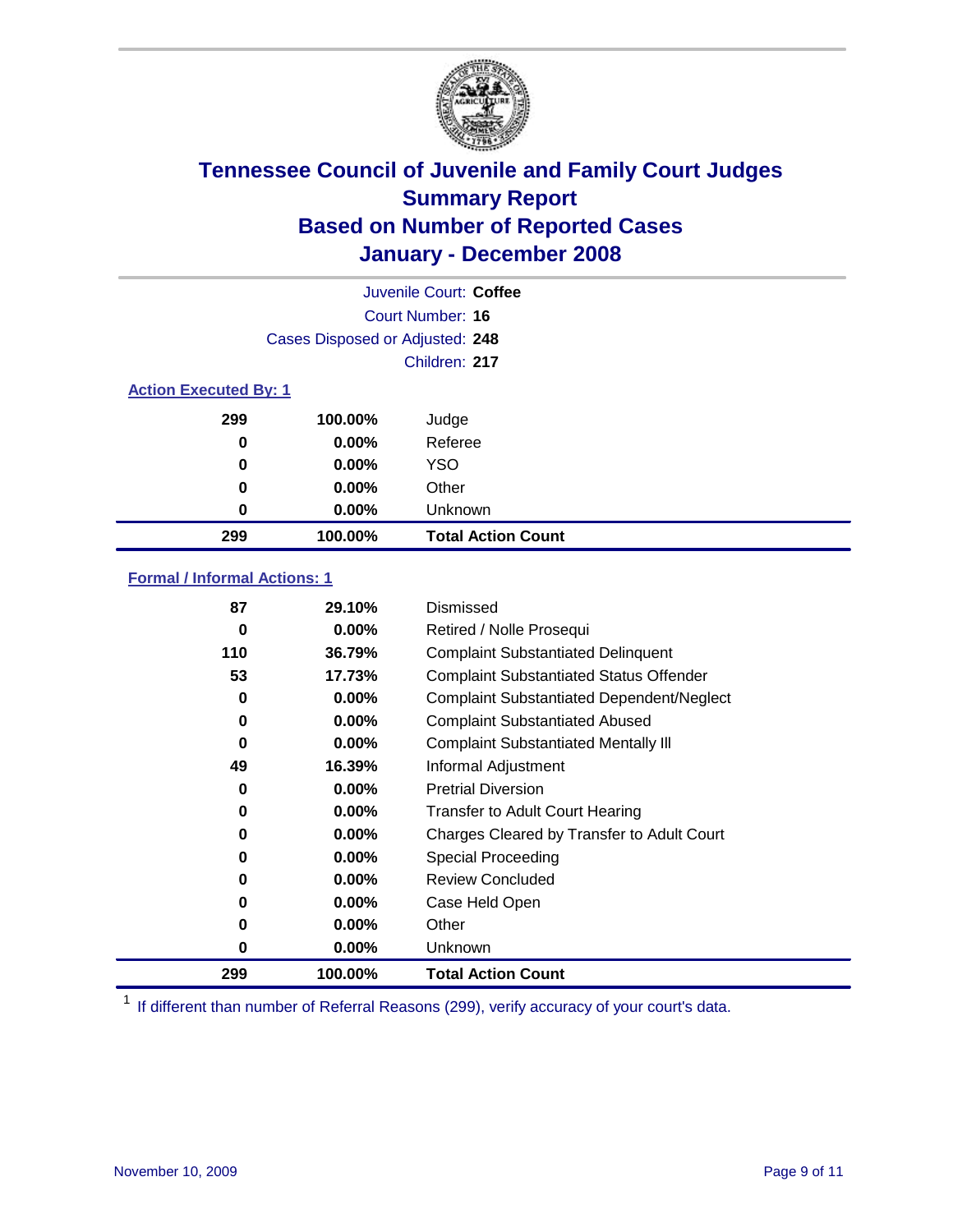

|                       |                                 | Juvenile Court: Coffee                                |
|-----------------------|---------------------------------|-------------------------------------------------------|
|                       |                                 | <b>Court Number: 16</b>                               |
|                       | Cases Disposed or Adjusted: 248 |                                                       |
|                       |                                 | Children: 217                                         |
| <b>Case Outcomes:</b> |                                 | There can be multiple outcomes for one child or case. |
| 76                    | 15.48%                          | <b>Case Dismissed</b>                                 |
| 0                     | 0.00%                           | Case Retired or Nolle Prosequi                        |
| 0                     | 0.00%                           | Warned / Counseled                                    |
| 1                     | 0.20%                           | <b>Held Open For Review</b>                           |
| 114                   | 23.22%                          | Supervision / Probation to Juvenile Court             |
| 0                     | 0.00%                           | <b>Probation to Parents</b>                           |
| 0                     | 0.00%                           | Referral to Another Entity for Supervision / Service  |
| 13                    | 2.65%                           | Referred for Mental Health Counseling                 |
| 32                    | 6.52%                           | Referred for Alcohol and Drug Counseling              |
| 0                     | 0.00%                           | <b>Referred to Alternative School</b>                 |
| 0                     | 0.00%                           | Referred to Private Child Agency                      |
| 11                    | 2.24%                           | Referred to Defensive Driving School                  |
| 0                     | 0.00%                           | Referred to Alcohol Safety School                     |
| 0                     | 0.00%                           | Referred to Juvenile Court Education-Based Program    |
| 7                     | 1.43%                           | Driver's License Held Informally                      |
| 0                     | 0.00%                           | <b>Voluntary Placement with DMHMR</b>                 |
| 0                     | 0.00%                           | <b>Private Mental Health Placement</b>                |
| 0                     | 0.00%                           | <b>Private MR Placement</b>                           |
| 0                     | 0.00%                           | Placement with City/County Agency/Facility            |
| 0                     | 0.00%                           | Placement with Relative / Other Individual            |
| 23                    | 4.68%                           | Fine                                                  |
| 17                    | 3.46%                           | <b>Public Service</b>                                 |
| 7                     | 1.43%                           | Restitution                                           |
| 0                     | 0.00%                           | <b>Runaway Returned</b>                               |
| 0                     | 0.00%                           | No Contact Order                                      |
| 0                     | 0.00%                           | Injunction Other than No Contact Order                |
| 3                     | 0.61%                           | <b>House Arrest</b>                                   |
| 0                     | 0.00%                           | <b>Court Defined Curfew</b>                           |
| 0                     | 0.00%                           | Dismissed from Informal Adjustment                    |
| 0                     | 0.00%                           | <b>Dismissed from Pretrial Diversion</b>              |
| 0                     | 0.00%                           | Released from Probation                               |
| 0                     | 0.00%                           | <b>Transferred to Adult Court</b>                     |
| 0                     | 0.00%                           | <b>DMHMR Involuntary Commitment</b>                   |